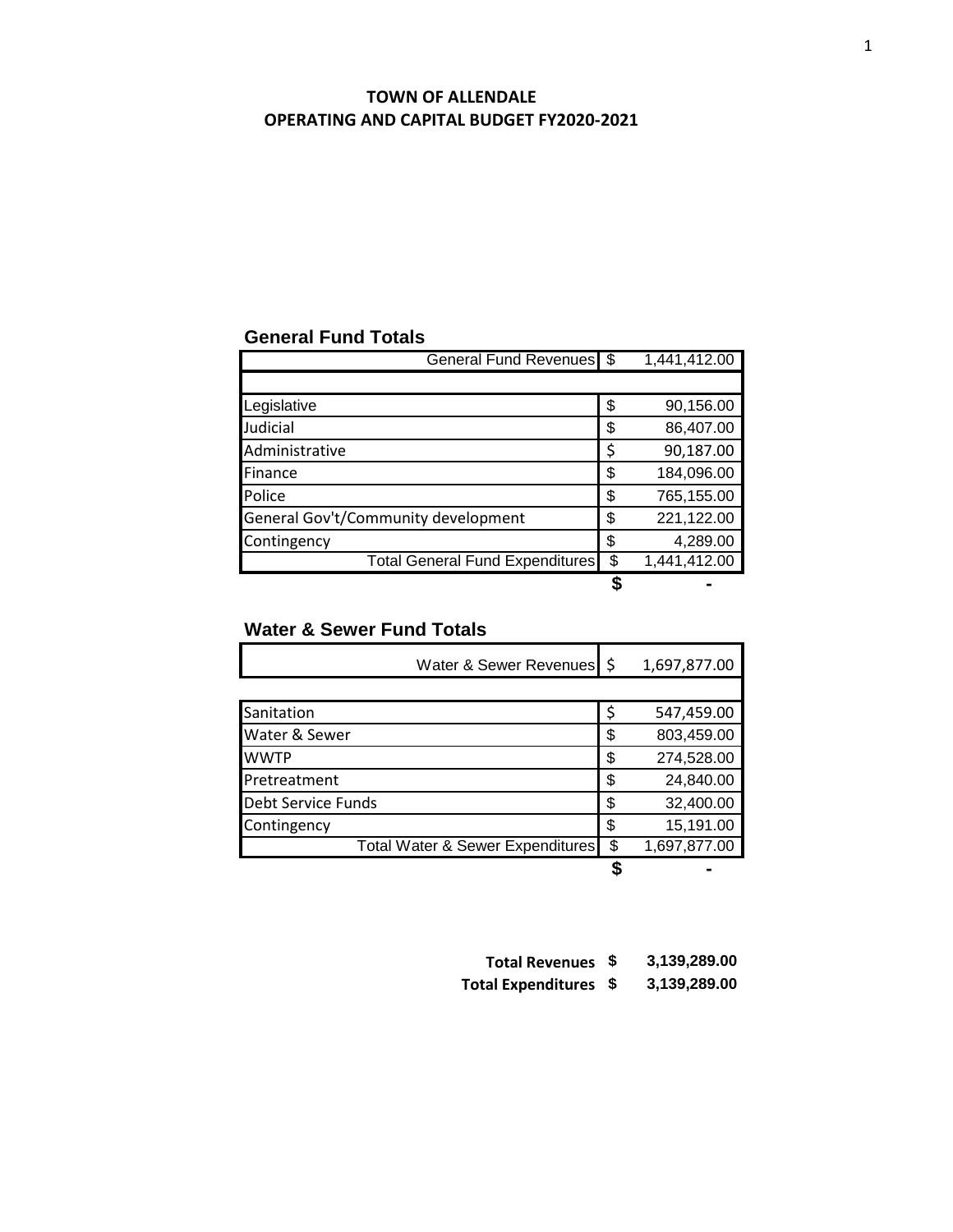|    | <b>REVENUE</b>                     | <b>Proposed</b><br><b>Budget FY2021</b> |
|----|------------------------------------|-----------------------------------------|
|    | <b>1 CURRENT YEAR TAX</b>          | 311,923                                 |
|    | <b>2 PRIOR YEAR PROPERTY TAXES</b> | 84,000                                  |
|    | <b>3 VEHICLE TAX</b>               | 61,727                                  |
|    | <b>4 BUSINESS LICENSES</b>         | 79,200                                  |
|    | 5 ZONE/BUILDING PERMIT             | 7,000                                   |
|    | <b>6 LEASE REVENUE</b>             | 13,200                                  |
|    | 7 ATLANTIC BROADBAND FRAN. FEE     | 14,800                                  |
|    | 8 EDISTO ELECTRIC FRAN. FEE        |                                         |
|    | 9 SCANA FRANCHISE FEE              | 180,000                                 |
|    | 10 HOMESTEAD EXEMPTIONS FROM STATE | 97,500                                  |
|    | 11 MERCHANT INVENTORY TAX          | 9,933                                   |
|    | 12 ACCOMMODATION TAX               | 57,375                                  |
|    | 13 LOCAL GOV AID                   | 86,684                                  |
|    | 14 LOST/MUNICIPAL REVENUE          |                                         |
|    | <b>15 LOST PROPERTY FUND</b>       | 143,800                                 |
|    | <b>16 LOST MUNICIPAL REVENUE</b>   | 79,000                                  |
|    | 17 TELECOMMUNICATIONS TAX          | 8,700                                   |
|    | <b>18 INSURANCE TAX COLLECTED</b>  | 148,750                                 |
|    | 19 BROKER'S TAX                    | 11,050                                  |
|    | <b>20 INTEREST EARNED</b>          | 80                                      |
|    | 21 DONATIONS                       | 500                                     |
|    | 22 RESTITUTIONS                    | 5,460                                   |
|    | 23 SALE OF ASSETS                  |                                         |
|    | 24 PROCEEDS FROM INSURANCE CLAIMS  |                                         |
|    | 25 MISCELLANEOUS REVENUES          | 4,550                                   |
|    | 26 COURT FINES                     | 33,480                                  |
|    | 27 VICTIMS ADVOCATE FUND           | 2,520                                   |
|    | 28 POLICE INCIDENT REPORTS/BACKGR  | 180                                     |
|    | 29 APD CONFISCATED FUNDS           |                                         |
|    | 30 OVERAGE/SHORTAGE                |                                         |
|    | 31 USDA 2 PD GRANTS                |                                         |
|    | 32 LOAN PROCEEDS - USDA            |                                         |
| 33 |                                    |                                         |
|    | <b>TOTAL REVENUES</b>              | 1,441,412                               |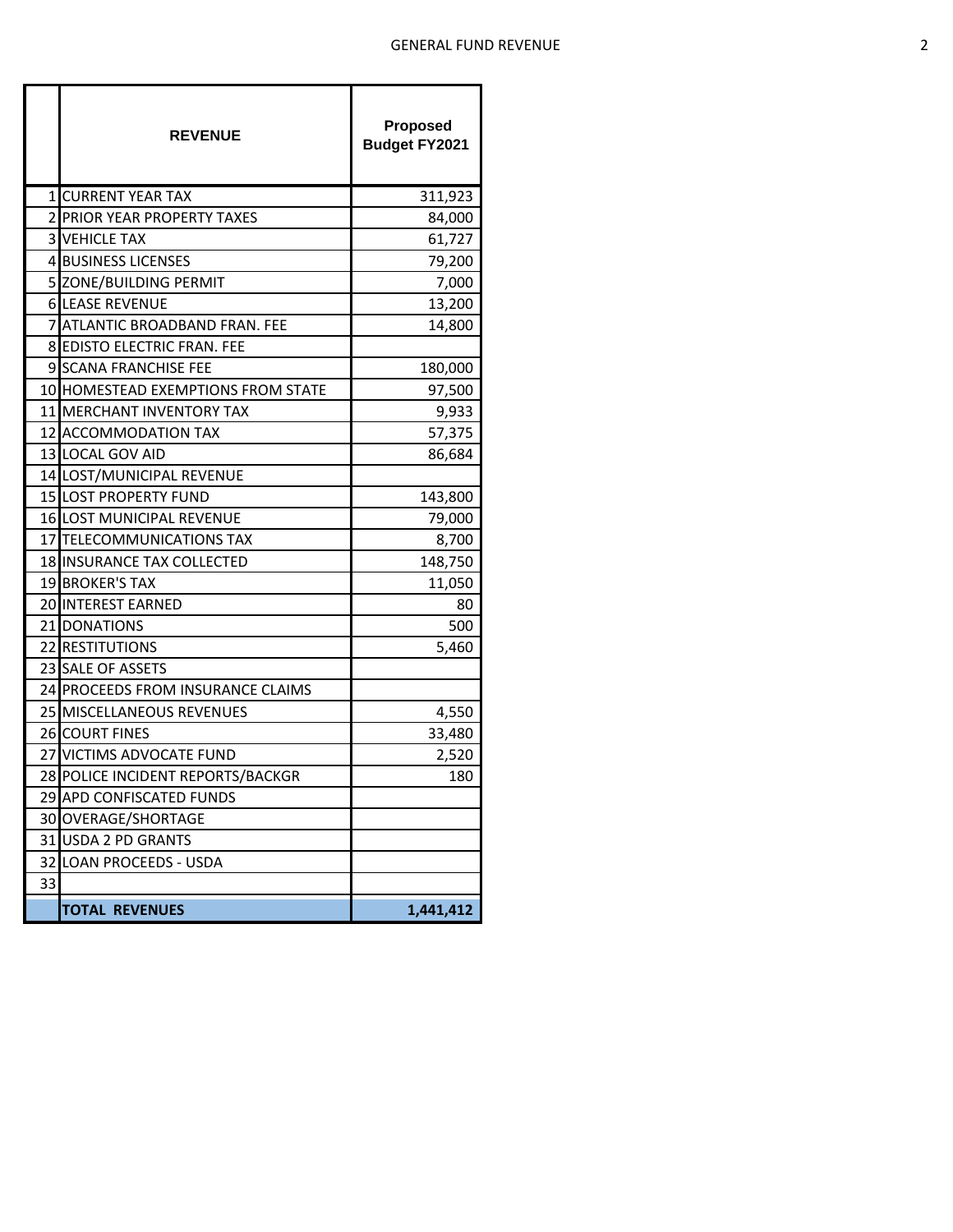|    | <b>EXPENDITURES</b>                                         | <b>Proposed Budget</b><br>FY2021 |
|----|-------------------------------------------------------------|----------------------------------|
|    | <b>LEGISLATIVE</b>                                          |                                  |
|    | 1 SALARIES                                                  | 39,348                           |
|    | 2 PAYROLL TAX EXPENSE                                       | 3,010                            |
|    | <b>3 EMPLOYEE INSURANCE</b>                                 | 23,163                           |
|    | 4 RETIREMENT                                                | 6,358                            |
|    | 5 WORKERS COMPENSATION                                      | 177                              |
|    | 6 TELEPHONE/PAGERS                                          | 2,500                            |
|    | 7 MISCELLANEOUS EXPENSE                                     | 2,000                            |
|    | 8 SEMINARS/CONF/TRAVEL                                      | 13,300                           |
|    | 9 DUES/SUBSCRIPTIONS                                        | 300                              |
| 10 |                                                             |                                  |
|    | <b>TOTAL LEGISLATIVE</b>                                    | 90,156                           |
|    |                                                             |                                  |
|    | <b>JUDICIAL</b>                                             |                                  |
|    | 11 SALARIES                                                 | 34,934                           |
|    | 12 OVERTIME                                                 | 352                              |
|    | 13 PAYROLL TAX EXPENSE                                      | 2,699                            |
|    | 14 EMPLOYEE INSURANCE                                       | 17,174                           |
|    | 15 RETIREMENT                                               | 5,821                            |
|    | <b>16 WORKERS COMPENSATION</b>                              | 177                              |
|    | 17 PROFESSIONAL SERVICES<br><b>18 MISCELLANEOUS EXPENSE</b> | 22,600                           |
|    | 19 OFFICE SUPPLIES                                          | 500<br>150                       |
|    | 20 SEMINARS/CONF/TRAVEL                                     | 2,000                            |
| 21 |                                                             |                                  |
|    | <b>TOTAL JUDICIAL</b>                                       |                                  |
|    |                                                             | 86,407                           |
|    | <b>ADMINISTRATIVE</b>                                       |                                  |
|    | 22 SALARIES                                                 | 27,068                           |
|    | 23 PAYROLL TAX EXPENSE                                      | 2,071                            |
|    | 24 EMPLOYEE INSURANCE                                       | 7,550                            |
|    | 25 RETIREMENT                                               | 4,471                            |
|    | 26 WORKERS COMPENSATION                                     | 177                              |
|    | 27 TELEPHONE/PAGERS                                         | 1,200                            |
|    | 28 LEGAL SERVICES                                           | 28,800                           |
|    | 29 PROFESSIONAL SERVICES                                    | 12,000                           |
|    | <b>30 MISCELLANEOUS EXPENSE</b>                             | 1,000                            |
|    | 31 POSTAGE                                                  | 150                              |
|    | 32 SEMINARS/CONF/TRAVEL                                     | 2,200                            |
|    | 33 DUES/SUBSCRIPTIONS                                       |                                  |
|    | 34 GAS                                                      | 2,000                            |
|    | <b>35 VEHICLE MAINTENANCE</b>                               | 1,500                            |
| 36 |                                                             |                                  |
|    | <b>TOTAL ADMINISTRATIVE</b>                                 | 90,187                           |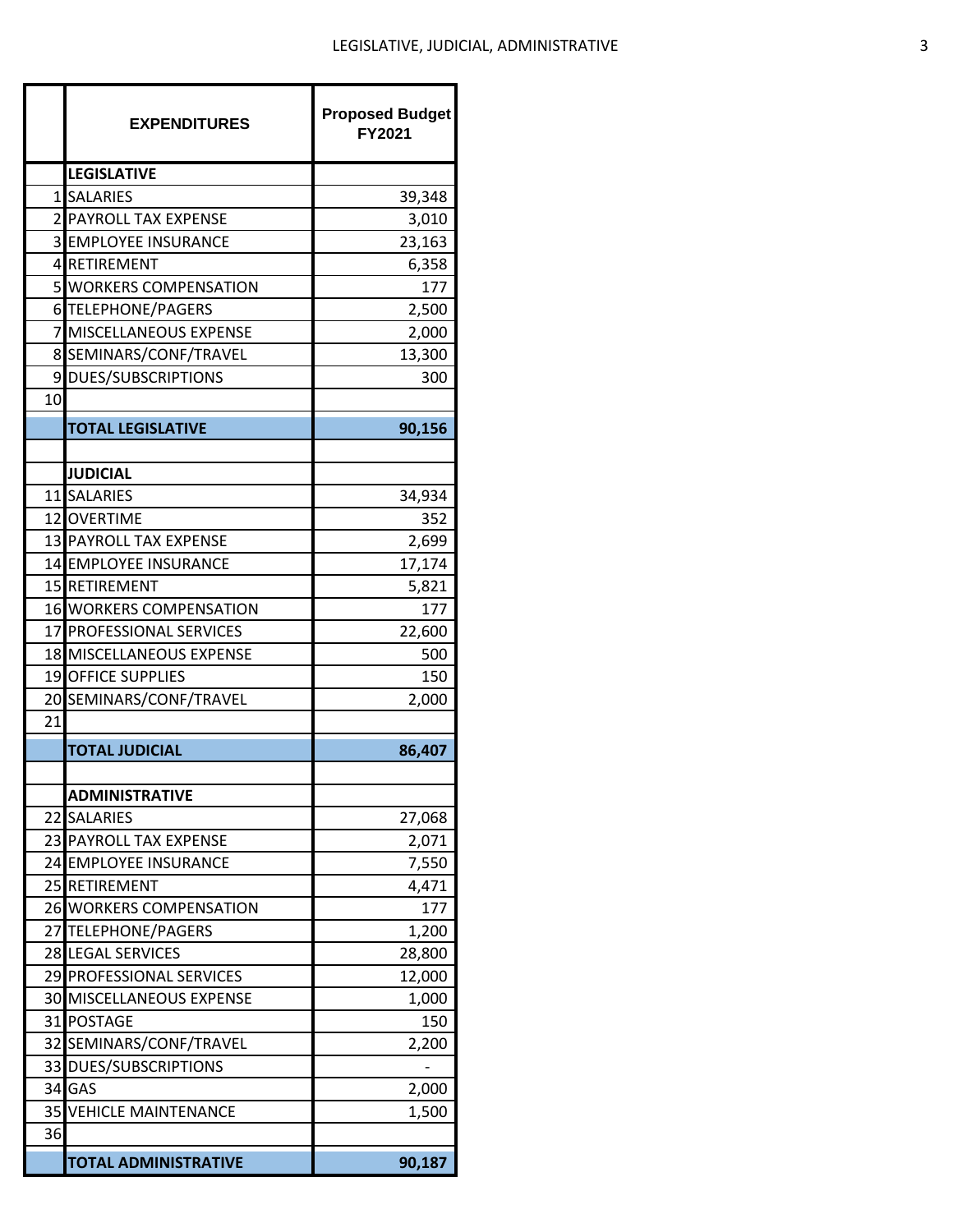|    | <b>EXPENDITURES</b>               | <b>Proposed</b><br><b>Budget</b><br>FY2021 |
|----|-----------------------------------|--------------------------------------------|
|    | <b>FINANCE</b>                    |                                            |
|    | 1 SALARIES                        | 75,069                                     |
|    | 2OVERTIME                         | 1,831                                      |
|    | <b>3 PAYROLL TAX EXPENSE</b>      | 5,883                                      |
|    | 4 EMPLOYEE INSURANCE              | 12,572                                     |
|    | <b>5 RETIREMENT</b>               | 12,690                                     |
|    | <b>6 WORKERS COMPENSATION</b>     | 177                                        |
| 7  | <b>PROFESSIONAL SERVICES</b>      | 1,500                                      |
|    | <b>8 FINANCIAL SERVICES</b>       | 27,744                                     |
|    | 9 MISCELLANEOUS EXPENSE           | 300                                        |
|    | 10 OFFICE SUPPLIES                | 21,930                                     |
|    | 11 POSTAGE                        | 1,800                                      |
|    | 12 SEMINARS/CONF/TRAVEL           | 2,000                                      |
|    | <b>13 BANK FEES</b>               | 400                                        |
|    | 14 ADVERTISING                    | 200                                        |
|    | <b>15 TAX COLLECTION EXPENSES</b> | 20,000                                     |
|    | 16 PENALTIES/LATE FEES            |                                            |
| 17 |                                   |                                            |
|    | <b>TOTAL FINANCE</b>              | 184,096                                    |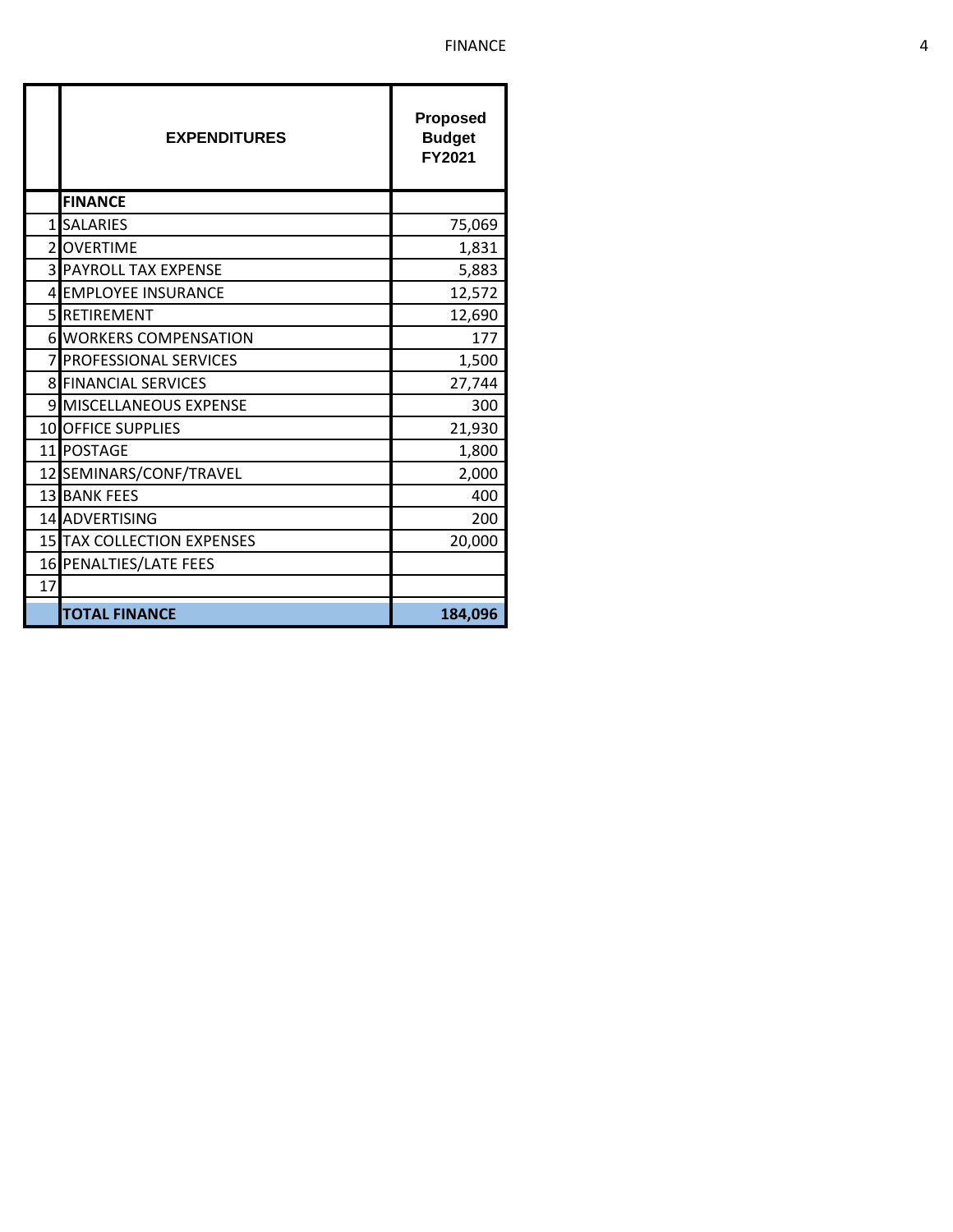|    | <b>EXPENDITURES</b>                     | Proposed<br><b>Budget FY2021</b> |
|----|-----------------------------------------|----------------------------------|
|    | <b>POLICE</b>                           |                                  |
|    | 1SALARIES                               | 301,937                          |
| 2  | SALARIES - VICTIM ADVOCATE              | 4,350                            |
|    | <b>3OVERTIME</b>                        | 103,728                          |
|    | 4 PAYROLL TAX EXPENSE                   | 31,033                           |
|    | 5 PAYROLL TAX EXPENSE - VICTIM ADV.     | 333                              |
|    | <b>6 EMPLOYEE INSURANCE</b>             | 49,700                           |
| 7  | <b>RETIREMENT</b>                       | 77,842                           |
|    | 8 RETIREMENT - VICTIM ADVOCATE          | 720                              |
|    | 9 WORKERS COMPENSATION                  | 13,643                           |
|    | 10 TELEPHONE/PAGERS                     | 17,000                           |
|    | 11 DISPATCH FEES                        | 2,000                            |
|    | 12 PROFESSIONAL SERVICES                | 2,500                            |
|    | 13 GENERAL INSURANCE                    | 24,639                           |
|    | 14 MISCELLANEOUS EXPENSE                | 1,000                            |
|    | <b>15 OFFICE SUPPLIES</b>               | 5,805                            |
|    | 16 POSTAGE                              |                                  |
|    | 17 DRUG FUND                            |                                  |
|    | 18 EQUIPMENT-SUPPLIES                   | 3,000                            |
|    | 19 SEMINARS/CONF/TRAVEL                 | 1,500                            |
|    | 20 COURT                                | 21,762                           |
|    | 21 VICTIMS ASSISTANCE                   | 1,500                            |
|    | 22 JAIL                                 | 6,000                            |
|    | 23 JURY                                 | 300                              |
|    | 24 ADVERTISING                          | 250                              |
|    | 25 SUPPLIES                             | 2,000                            |
|    | 26 MAINTENANCE/REPAIRS                  | 6,000                            |
|    | 27 DUES/SUBSCRIPTIONS                   | 1,000                            |
|    | 28 CAPITAL OUTLAY-CARS                  | 17,885                           |
|    | 29 CAPITAL OUTLAY-OFFICE EQUIPMENT      |                                  |
|    | 30 CAPITAL OUTLAY-POLICE EQUIP          |                                  |
|    | <b>31 WALKIE TALKIES</b>                |                                  |
|    | 32 GUNS                                 |                                  |
|    | 33 AMMO/BULLETS/FOR POLICE GUNS         |                                  |
|    | 34 GAS                                  | 30,000                           |
|    | <b>35 VEHICLE MAINTENANCE</b>           | 12,000                           |
|    | <b>36 UNIFORMS</b>                      | 5,000                            |
|    | 37 A'DALE COUNTY 3/29/18 JAIL AGREEMENT | 6,000                            |
|    | 38 DEBT SERVICE-CAPITAL LEASE           | 9,024                            |
|    | 39 DEBT SERVICE-USDA LOANS              | 5,704                            |
| 40 |                                         |                                  |
|    | <b>TOTAL POLICE</b>                     | 765,155                          |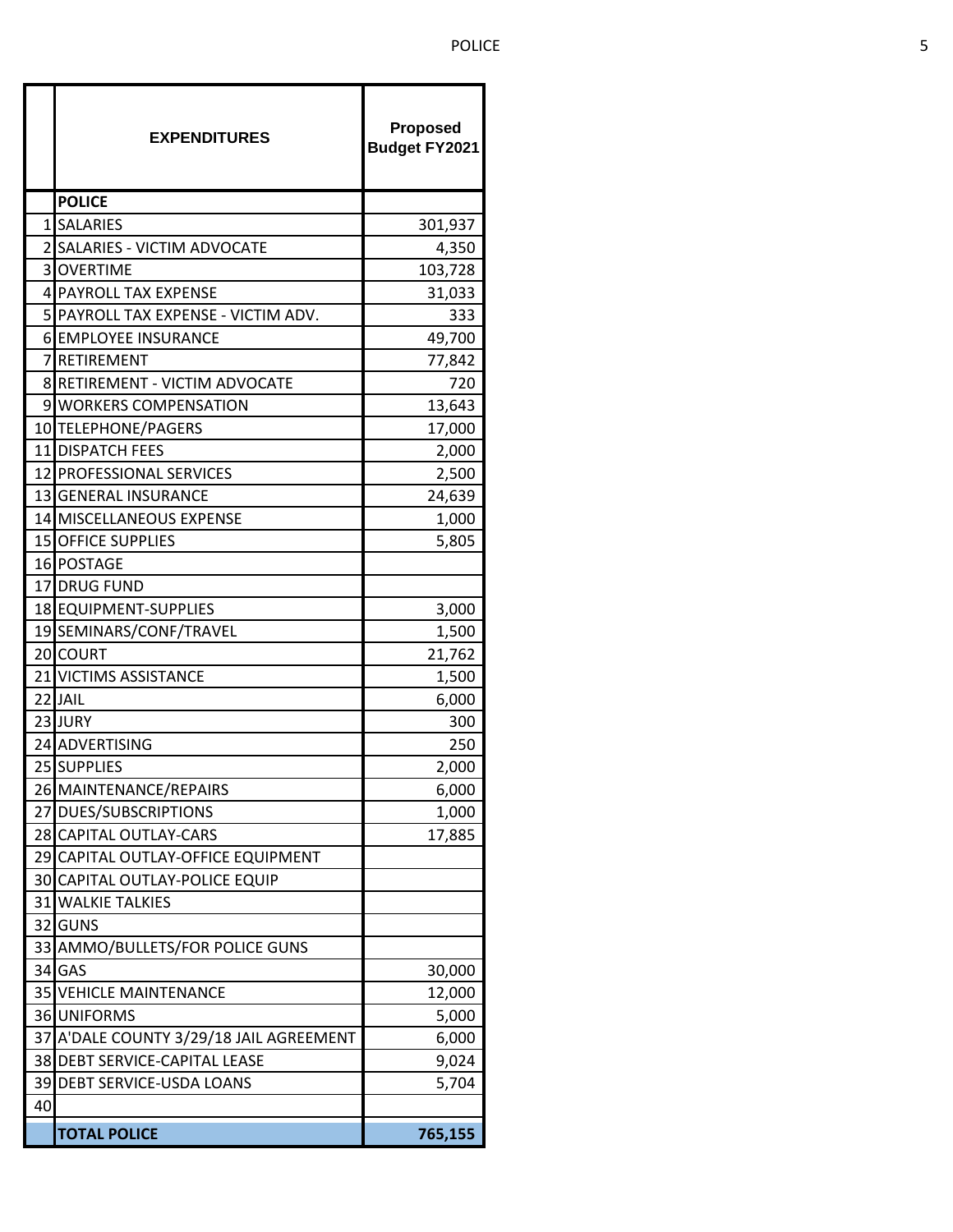|    | <b>EXPENDITURES</b>                        | <b>Proposed Budget</b><br>FY2021 |
|----|--------------------------------------------|----------------------------------|
|    | <b>GENERAL GOV'T/COMMUNITY DEVELOPMENT</b> |                                  |
|    | 1 WORKERS COMPENSATION                     | 910                              |
|    | 2 TELEPHONE/PAGERS                         | 8,640                            |
|    | <b>3 CLEANING SERVICES</b>                 | 8,840                            |
|    | 4 OFFICE SUPPLIES                          | 2,252                            |
|    | 5 SEMINARS/CONF/TRAVEL                     |                                  |
|    | 6 DUES/SUBSCRIPTIONS                       | 1,700                            |
|    | 7 ADVERTISING                              | 250                              |
|    | 8 BLDG & EQUIPMENT MAINTENANCE             | 11,000                           |
|    | 9UTILITIES                                 | 30,000                           |
|    | <b>10 UTILITIES STREET LIGTHS</b>          | 92,452                           |
|    | 11 AUDIT                                   | 14,000                           |
|    | 12 GENERAL INSURANCE                       | 25,878                           |
|    | 13 INSURANCE-BONDING                       | 600                              |
|    | 14 FOG/INSECT                              |                                  |
|    | 15 PROPERTY TAX EXPENSE                    | 7,300                            |
|    | <b>16 ELECTIONS</b>                        | 1,000                            |
|    | 17 COMMUNITY IMPROVEMENT                   | 4,000                            |
|    | 18 CHRISTMAS PARADE                        | 1,000                            |
|    | 19 COOTER FEST                             | 1,000                            |
|    | 20 COURT SETTLEMENTS                       |                                  |
|    | 21 ANIMAL CONTROL                          | 4,800                            |
|    | 22 DONATIONS                               | 500                              |
|    | 23 FIRE DEPT DINNERS                       | 1,000                            |
|    | 24 MISCELLANEOUS                           | 4,000                            |
| 25 |                                            |                                  |
|    | TOTAL GENERAL GOV'T/COMM. DEV.             | 221,122                          |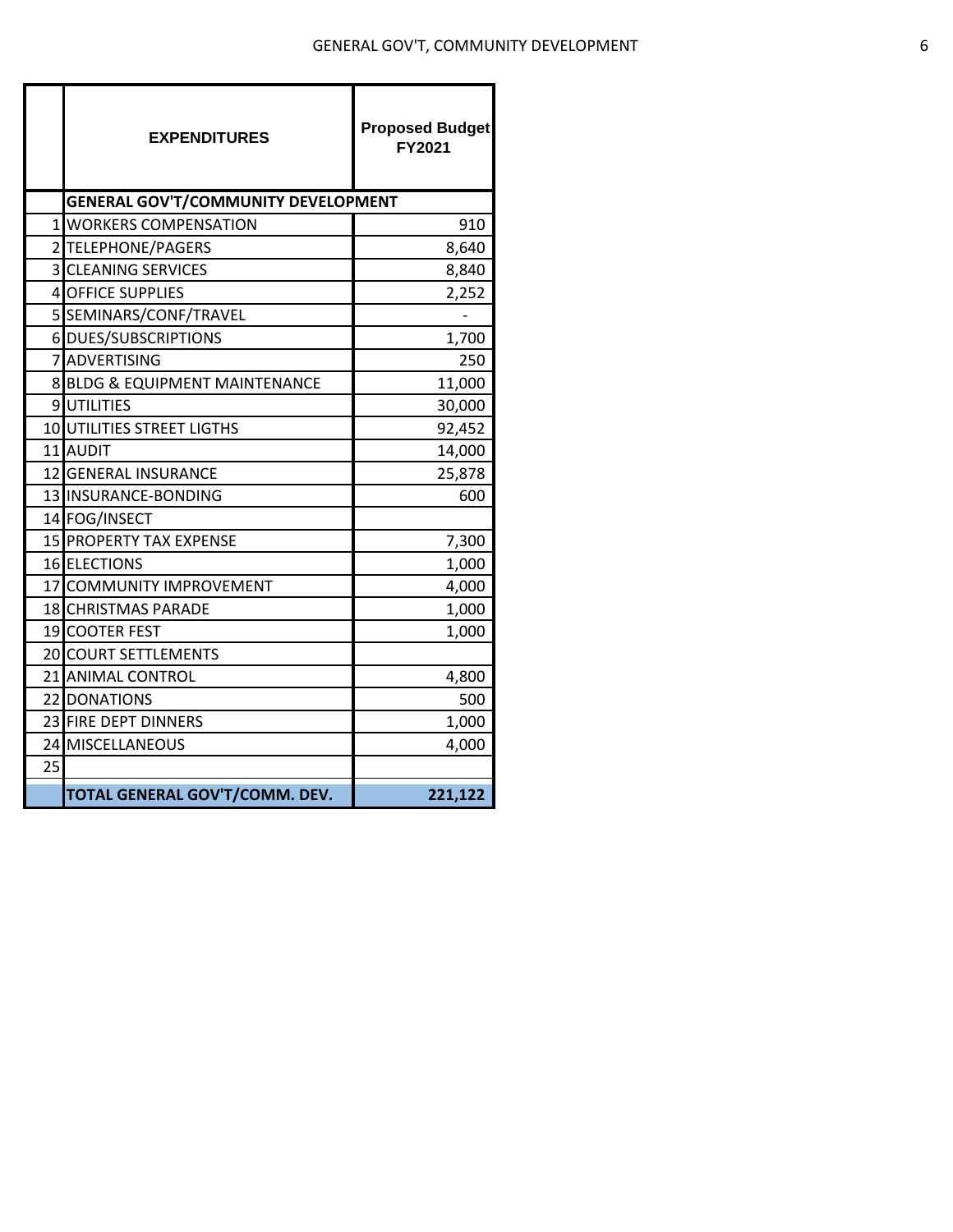|    | <b>REVENUE</b>                    | <b>Proposed Budget</b><br>FY2021 |
|----|-----------------------------------|----------------------------------|
|    | <b>REVENUES</b>                   |                                  |
| 11 | <b>WATER REVENUE</b>              | 398,400                          |
|    | <b>2 ISEWER REVENUE</b>           | 393,000                          |
| 31 | <b>PAYMENT FOR BAD CHECK</b>      | 900                              |
|    | <b>4 PENALTIES</b>                | 57,483                           |
|    | <b>5 WATER TAPS</b>               |                                  |
|    | <b>6 SERVICE CHARGES - WATER</b>  | 1,080                            |
| 71 | <b>TRANSFER SERVICE FEE</b>       | 720                              |
|    | 8 NEW CUSTOMER SVC CHARGE         | 13,000                           |
|    | 9 MISCELLANEOUS REVENUES          |                                  |
|    | <b>10 SANITATION REVENUE</b>      | 486,000                          |
|    | 11 OLD BALANCE REVENUE            |                                  |
|    | 12 PUBLIC WORKS FEE REVENUE       |                                  |
|    | 13 DHEC FEE REVENUE               | 12,288                           |
|    | 14 TEMPORARY SERVICE FEE          |                                  |
|    | 15 RESTITUTIONS                   |                                  |
|    | <b>16 INTEREST EARNED</b>         | 636                              |
|    | 17 ALLENDALE 37.4%                | 36,600                           |
|    | 18 FAIRFAX WWTP 62.6%             | 295,570                          |
|    | <b>19 PRETREATMENT FEES</b>       | 2,200                            |
|    | 20 PROCEEDS FROM INSURANCE CLAIMS |                                  |
|    | 21 SALE OF ASSETS                 |                                  |
|    | 22 OVERAGE/SHORTAGE               |                                  |
|    | 23 NON-OPERATING GRANT REV.       |                                  |
|    | 24 PROCEEDS FROM LOAN             |                                  |
| 25 |                                   |                                  |
|    | <b>TOTAL REVENUES</b>             | 1,697,877                        |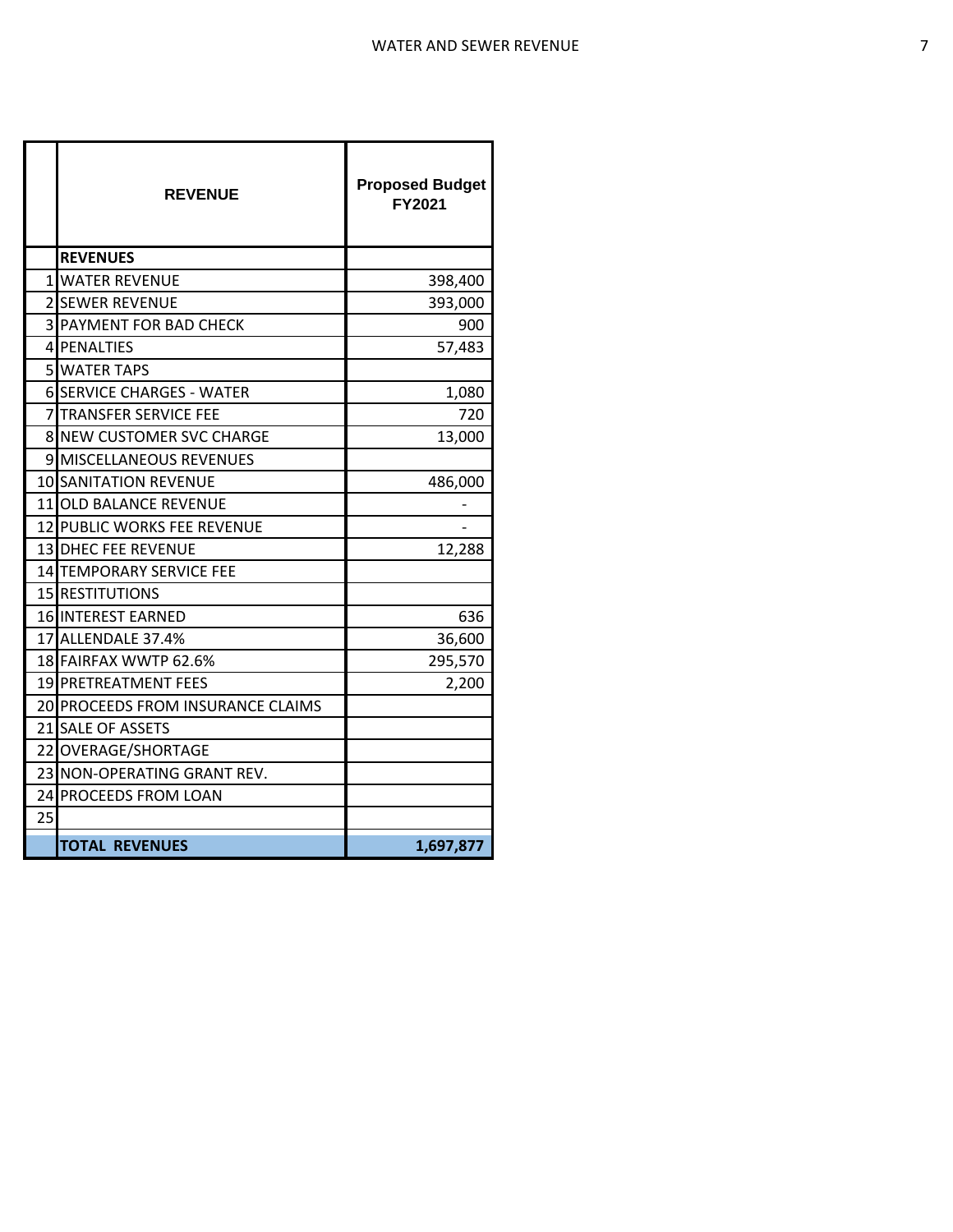|    | <b>EXPENDITURES</b>                   | <b>Proposed</b><br><b>Budget FY2021</b> |
|----|---------------------------------------|-----------------------------------------|
|    | <b>STREETS &amp; FACILITIES</b>       |                                         |
|    | 1 SALARIES                            | 132,018                                 |
|    | 2 OVERTIME                            | 10,616                                  |
|    | <b>3 PAYROLL TAX EXPENSE</b>          | 10,912                                  |
|    | 4 EMPLOYEE INSURANCE                  | 24,716                                  |
|    | 5 RETIREMENT                          | 23,531                                  |
|    | <b>6 WORKERS COMPENSATION</b>         | 15,472                                  |
|    | 7 MISCELLANEOUS EXPENSE               | 1,000                                   |
|    | <b>8 CARTS &amp; DUMPSTERS</b>        | 9,600                                   |
|    | 9 SUPPLIES                            | 4,000                                   |
|    | 10 TELEPHONE                          | 1,000                                   |
|    | 11 MAINTENANCE/REPAIRS                | 5,000                                   |
|    | <b>12 VEHICLE MAINTENANCE</b>         | 10,000                                  |
|    | 13 REFUSE PICKUP                      | 265,164                                 |
|    | 14 GAS                                | 10,000                                  |
|    | 15 UNIFORMS                           | 2,548                                   |
|    | 16 LANDFILL FEES                      | 6,000                                   |
|    | 17 AUDIT                              | 4,700                                   |
|    | 18 GENERAL INSURANCE                  | 11,112                                  |
|    | 19 CDL DRUG TEST                      | 70                                      |
|    | 20 CAPITAL EXPENSE                    |                                         |
| 21 |                                       |                                         |
|    | <b>TOTAL STREETS &amp; FACILITIES</b> | 547,459.00                              |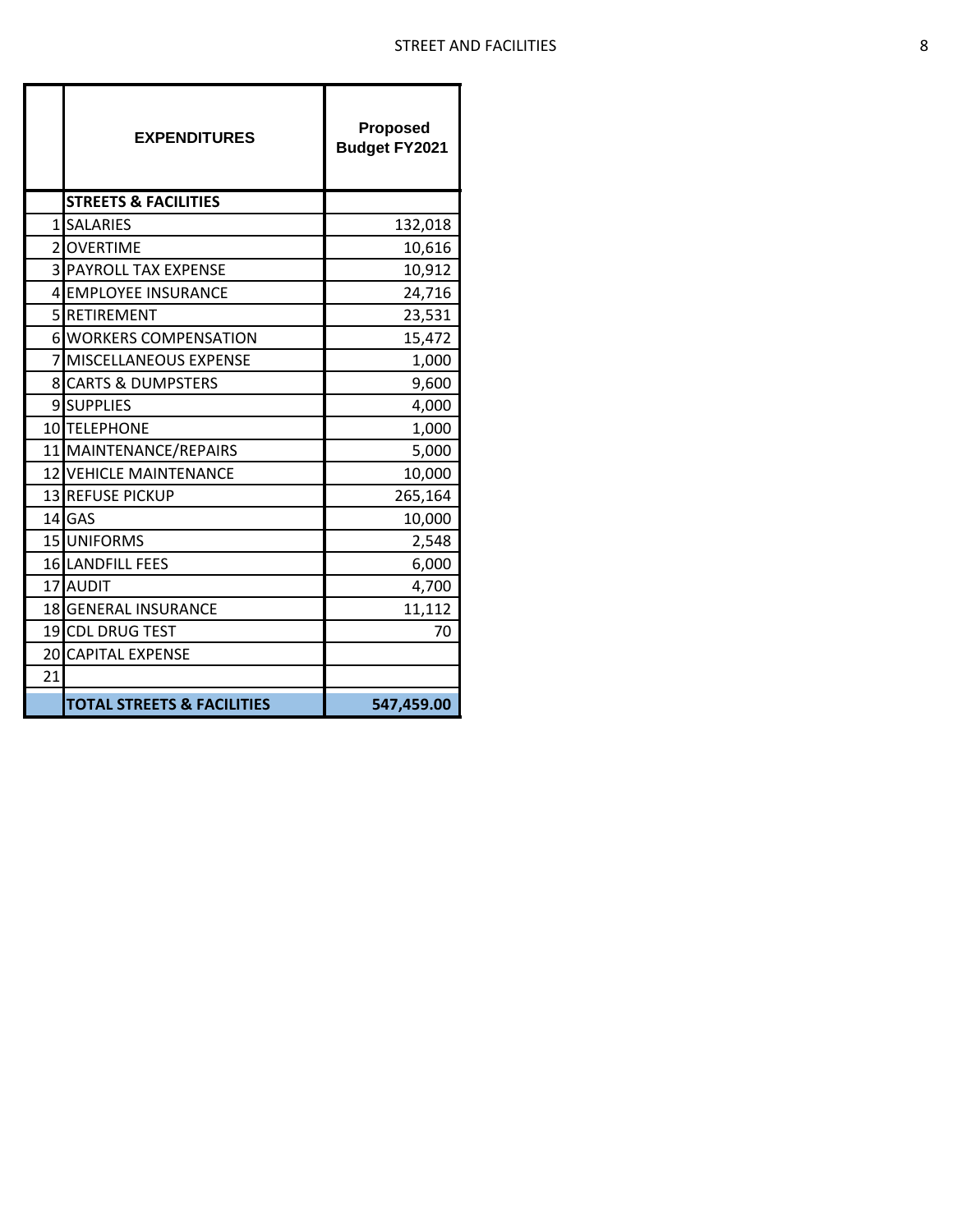|                | <b>EXPENDITURES</b>            | <b>Proposed Budget</b><br>FY2021 |
|----------------|--------------------------------|----------------------------------|
|                | <b>WATER &amp; SEWER</b>       |                                  |
|                | 1 SALARIES                     | 200,434                          |
| $\overline{2}$ | <b>OVERTIME</b>                | 10,636                           |
| 31             | <b>PAYROLL TAX EXPENSE</b>     | 16,147                           |
|                | 4 EMPLOYEE INSURANCE           | 39,276                           |
| 5              | RETIREMENT                     | 34,807                           |
|                | <b>6 WORKERS COMPENSATION</b>  | 8,261                            |
| 7              | <b>PROFESSIONAL SERVICES</b>   |                                  |
| 8              | <b>OFFICE SUPPLIES</b>         | 19,638                           |
|                | 9 POSTAGE                      |                                  |
|                | 10 SEMINARS/CONF/TRAVEL        | 1,800                            |
|                | 11 DUES/SUBSCRIPTIONS          | 550                              |
|                | 12 BANK FEES                   | 200                              |
|                | 13 ADVERTISING                 | 800                              |
|                | 14 CHEMICALS                   | 14,000                           |
|                | 15 SUPPLIES                    | 38,000                           |
|                | 16 MAINTENANCE/REPAIRS         | 119,220                          |
|                | 17 GAS                         | 20,000                           |
|                | <b>18 VEHICLE MAINTENANCE</b>  | 10,000                           |
|                | 19 UNIFORMS                    | 4,212                            |
|                | 20 ENGINEERING                 |                                  |
|                | 21 AUDIT                       | 4,700                            |
|                | 22 LEGAL SERVICES              | 19,200                           |
|                | 23 GENERAL INSURANCE           | 15,647                           |
|                | 24 INSURANCE-BONDING           | 500                              |
|                | 25 LAB EXPENSE                 |                                  |
|                | 26 WATER PERMIT                | 16,618                           |
| 27             | <b>STREET REPAIRS</b>          | 9,000                            |
| 28             | <b>UTILITIES</b>               | 45,600                           |
| 29             | <b>TELEPHONE</b>               | 7,000                            |
| 30             | <b>CAPITAL EXPENSE</b>         | 4,876                            |
| 31             | <b>BOND PAYMENT</b>            | 136,920                          |
| 32             | MISCELLANEOUS EXPENSE          | 3,000                            |
| 33             | <b>DEBT SERVICE-USDA LOANS</b> | 2,417                            |
| 34             | <b>INTEREST EXPENDITURE</b>    |                                  |
| 35             |                                |                                  |
|                | <b>TOTAL WATER &amp; SEWER</b> | 803,459.00                       |